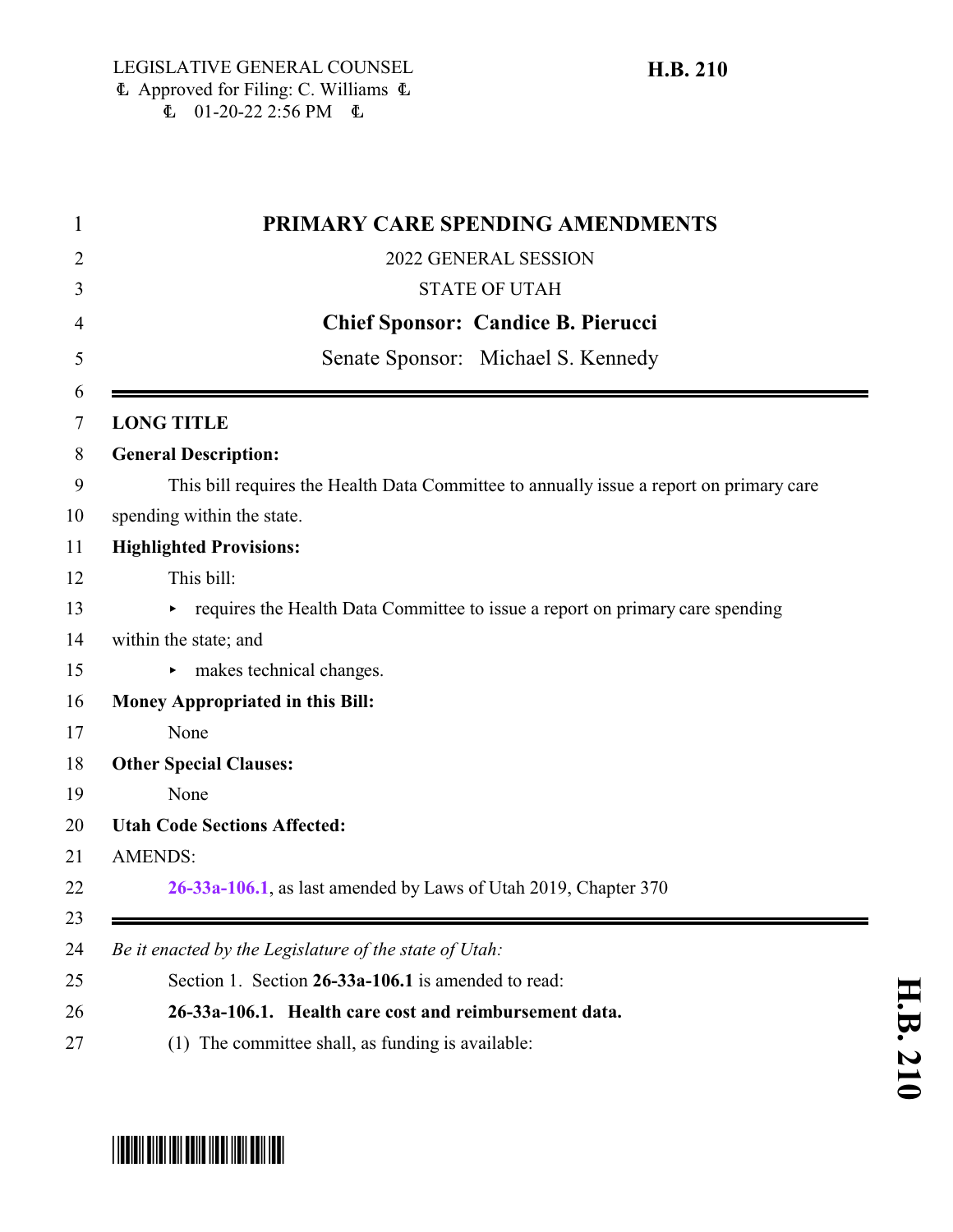#### **H.B. 210 01-20-22 2:56 PM**

| 28 | (a) establish a plan for collecting data from data suppliers $\frac{1}{2}$ as defined in Section   |
|----|----------------------------------------------------------------------------------------------------|
| 29 | $26-33a-102$ , to determine measurements of cost and reimbursements for risk-adjusted episodes     |
| 30 | of health care;                                                                                    |
| 31 | (b) share data regarding insurance claims and an individual's and small employer                   |
| 32 | group's health risk factor and characteristics of insurance arrangements that affect claims and    |
| 33 | usage with the Insurance Department, only to the extent necessary for:                             |
| 34 | (i) risk adjusting; and                                                                            |
| 35 | (ii) the review and analysis of health insurers' premiums and rate filings; and                    |
| 36 | (c) assist the Legislature and the public with awareness of, and the promotion of,                 |
| 37 | transparency in the health care market by reporting on:                                            |
| 38 | (i) geographic variances in medical care and costs as demonstrated by data available to            |
| 39 | the committee; and                                                                                 |
| 40 | (ii) rate and price increases by health care providers:                                            |
| 41 | (A) that exceed the Consumer Price Index - Medical as provided by the United States                |
| 42 | Bureau of Labor Statistics;                                                                        |
| 43 | (B) as calculated yearly from June to June; and                                                    |
| 44 | (C) as demonstrated by data available to the committee;                                            |
| 45 | (d) provide on at least a monthly basis, enrollment data collected by the committee to a           |
| 46 | not-for-profit, broad-based coalition of state health care insurers and health care providers that |
| 47 | are involved in the standardized electronic exchange of health data as described in Section        |
| 48 | $31A-22-614.5$ , to the extent necessary:                                                          |
| 49 | (i) for the department or the Medicaid Office of the Inspector General to determine                |
| 50 | insurance enrollment of an individual for the purpose of determining Medicaid third party          |
| 51 | liability;                                                                                         |
| 52 | (ii) for an insurer that is a data supplier, to determine insurance enrollment of an               |
| 53 | individual for the purpose of coordination of health care benefits; and                            |
| 54 | (iii) for a health care provider, to determine insurance enrollment for a patient for the          |
| 55 | purpose of claims submission by the health care provider;                                          |
| 56 | (e) coordinate with the State Emergency Medical Services Committee to publish data                 |
| 57 | regarding air ambulance charges under Section 26-8a-203; [and]                                     |
| 58 | (f) share data collected under this chapter with the state auditor for use in the health           |
|    |                                                                                                    |